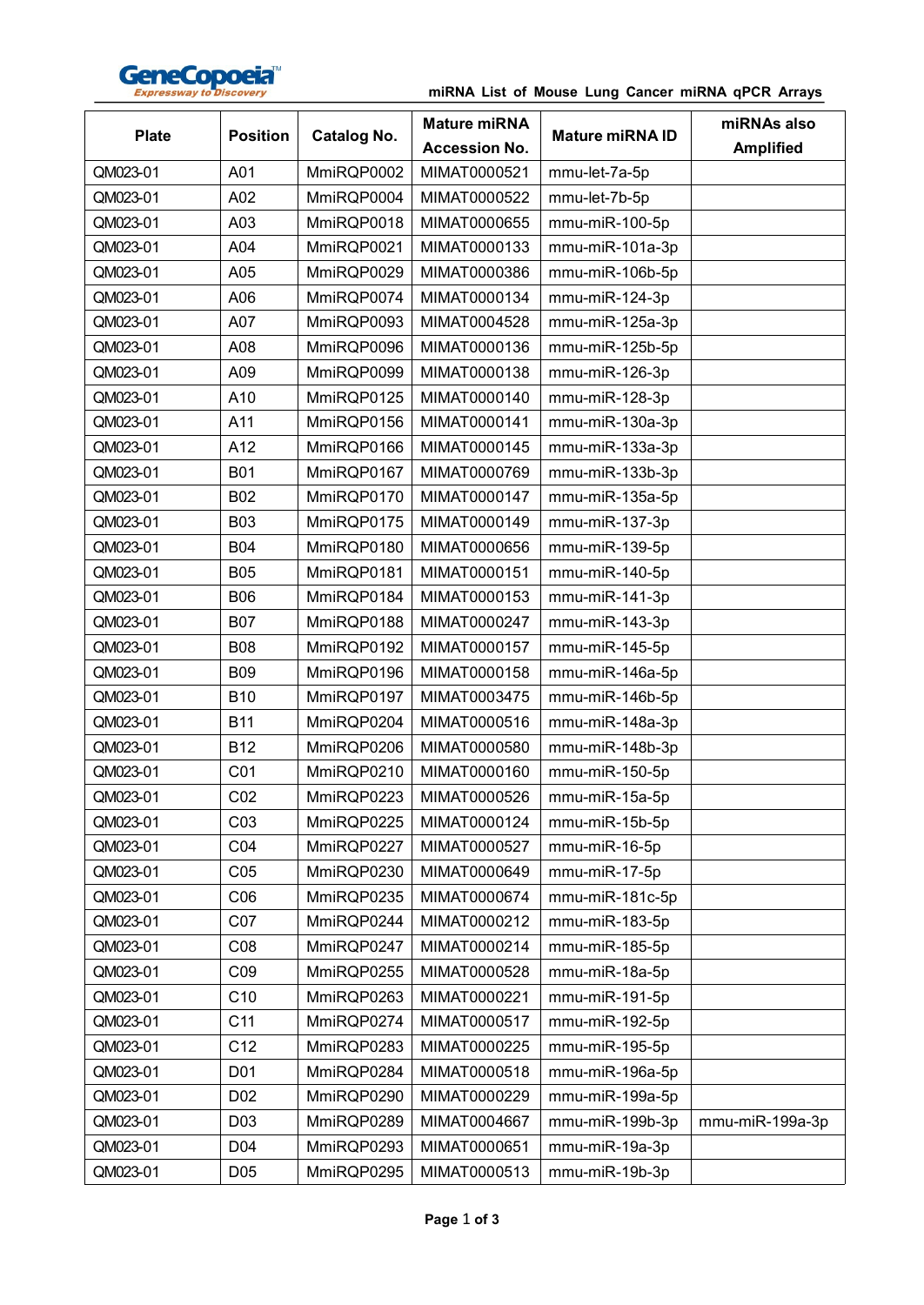

## **miRNA List of Mouse Lung Cancer miRNA qPCR Arrays**

| <b>Plate</b> | <b>Position</b> | <b>Catalog No.</b> | <b>Mature miRNA</b><br><b>Accession No.</b> | <b>Mature miRNA ID</b> | miRNAs also<br><b>Amplified</b> |
|--------------|-----------------|--------------------|---------------------------------------------|------------------------|---------------------------------|
| QM023-01     | D06             | MmiRQP0044         | MIMAT0000123                                | mmu-miR-1a-3p          |                                 |
| QM023-01     | D07             | MmiRQP0298         | MIMAT0000519                                | mmu-miR-200a-3p        |                                 |
| QM023-01     | D08             | MmiRQP0300         | MIMAT0000233                                | mmu-miR-200b-3p        |                                 |
| QM023-01     | D <sub>09</sub> | MmiRQP0305         | MIMAT0000236                                | mmu-miR-203-3p         |                                 |
| QM023-01     | D <sub>10</sub> | MmiRQP0306         | MIMAT0000237                                | mmu-miR-204-5p         |                                 |
| QM023-01     | D11             | MmiRQP0307         | MIMAT0000238                                | mmu-miR-205-5p         |                                 |
| QM023-01     | D12             | MmiRQP0312         | MIMAT0000529                                | mmu-miR-20a-5p         |                                 |
| QM023-01     | E01             | MmiRQP0314         | MIMAT0003187                                | mmu-miR-20b-5p         |                                 |
| QM023-01     | E02             | MmiRQP0317         | MIMAT0000658                                | mmu-miR-210-3p         |                                 |
| QM023-01     | E03             | MmiRQP0320         | MIMAT0000661                                | mmu-miR-214-3p         |                                 |
| QM023-01     | E04             | MmiRQP0316         | MIMAT0000530                                | mmu-miR-21-5p          |                                 |
| QM023-01     | E05             | MmiRQP0324         | MIMAT0003729                                | mmu-miR-216b-5p        |                                 |
| QM023-01     | E06             | MmiRQP0327         | MIMAT0000663                                | mmu-miR-218-5p         |                                 |
| QM023-01     | E07             | MmiRQP0330         | MIMAT0000664                                | mmu-miR-219-5p         |                                 |
| QM023-01     | E08             | MmiRQP0338         | MIMAT0000669                                | mmu-miR-221-3p         |                                 |
| QM023-01     | E09             | MmiRQP0339         | MIMAT0000670                                | mmu-miR-222-3p         |                                 |
| QM023-01     | E10             | MmiRQP0342         | MIMAT0000665                                | mmu-miR-223-3p         |                                 |
| QM023-01     | E11             | MmiRQP0332         | MIMAT0000531                                | mmu-miR-22-3p          |                                 |
| QM023-01     | E12             | MmiRQP0349         | MIMAT0000219                                | mmu-miR-24-3p          |                                 |
| QM023-01     | F01             | MmiRQP0354         | MIMAT0000533                                | mmu-miR-26a-5p         |                                 |
| QM023-01     | F02             | MmiRQP0361         | MIMAT0000126                                | mmu-miR-27b-3p         |                                 |
| QM023-01     | F03             | MmiRQP0371         | MIMAT0000535                                | mmu-miR-29a-3p         |                                 |
| QM023-01     | F04             | MmiRQP0373         | MIMAT0000127                                | mmu-miR-29b-3p         |                                 |
| QM023-01     | F05             | MmiRQP0391         | MIMAT0000128                                | mmu-miR-30a-5p         |                                 |
| QM023-01     | F06             | MmiRQP1224         | MIMAT0000538                                | mmu-miR-31-5p          |                                 |
| QM023-01     | F07             | MmiRQP0412         | MIMAT0000555                                | mmu-miR-324-5p         |                                 |
| QM023-01     | F08             | MmiRQP0404         | MIMAT0000654                                | mmu-miR-32-5p          |                                 |
| QM023-01     | F09             | MmiRQP0422         | MIMAT0004704                                | mmu-miR-335-3p         |                                 |
| QM023-01     | F10             | MmiRQP0421         | MIMAT0000766                                | mmu-miR-335-5p         |                                 |
| QM023-01     | F11             | MmiRQP0430         | MIMAT0000667                                | mmu-miR-33-5p          |                                 |
| QM023-01     | F <sub>12</sub> | MmiRQP0426         | MIMAT0000582                                | mmu-miR-338-3p         |                                 |
| QM023-01     | G01             | MmiRQP0427         | MIMAT0000584                                | mmu-miR-339-5p         |                                 |
| QM023-01     | G02             | MmiRQP0440         | MIMAT0000542                                | mmu-miR-34a-5p         |                                 |
| QM023-01     | G03             | MmiRQP0472         | MIMAT0000741                                | mmu-miR-377-3p         |                                 |
| QM023-01     | G04             | MmiRQP0491         | MIMAT0003454                                | mmu-miR-423-3p         |                                 |
| QM023-01     | G05             | MmiRQP0492         | MIMAT0004825                                | mmu-miR-423-5p         |                                 |
| QM023-01     | G06             | MmiRQP0509         | MIMAT0001632                                | mmu-miR-451            |                                 |
| QM023-01     | G07             | MmiRQP0786         | MIMAT0000677                                | mmu-miR-7a-5p          |                                 |
| QM023-01     | G08             | MmiRQP0837         | MIMAT0000540                                | mmu-miR-93-5p          |                                 |
| QM023-01     | G09             | MmiRQP0825         | MIMAT0000142                                | mmu-miR-9-5p           |                                 |
| QM023-01     | G10             | MmiRQP0852         | MIMAT0000541                                | mmu-miR-96-5p          |                                 |